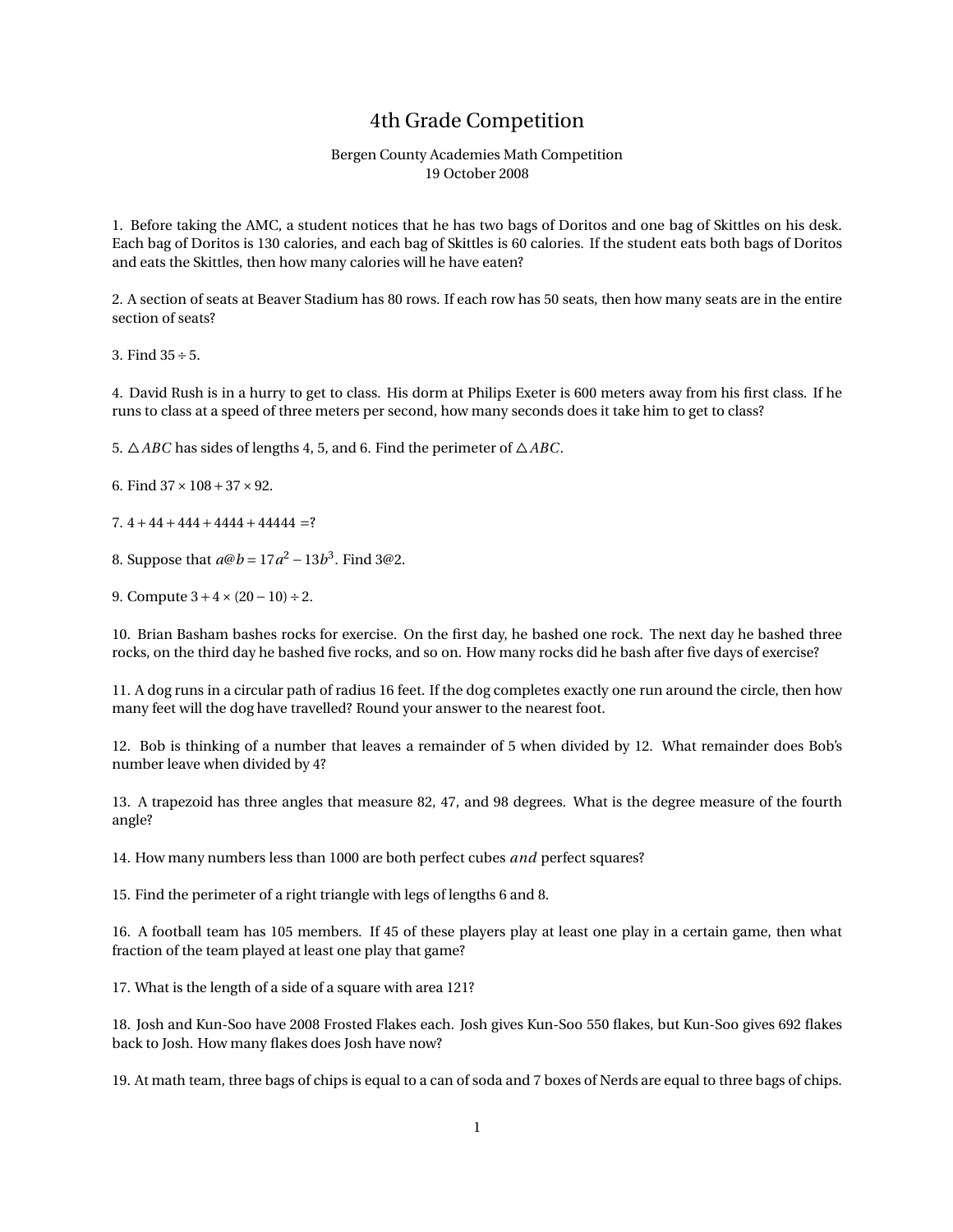How many cans of soda are 35 boxes of Nerds equal to?

20. Emily, John, Ben, and Craig are playing a game of hearts. They are each dealt 13 cards from a standard 52 card deck. What is the probability that Emily gets the queen of spades?

21. How many prime numbers are less than 20?

22. Find the perimeter of a rectangle that has area 20 and one side of length 2.

23. A 30-60-90 right triangle has a hypotenuse of length 12. Find the length of the shorter leg.

24. *A* is a digit (a number from 0-9). Find the sum of all *A* that make the number 612663*A* even.

25. What is the 59*th* term of the sequence *A*,*B*,*C*,*D*, *A*,*B*,*C*,*D*, *A*,*B*,*C*,*D*, *A*,*B*,*C*,*D*,...?

26. Compute the volume of a cube with side length 13.

27.  $1+0+1+1+1+2+1+3+1+4+1+5+1+6+1+7+1+8+1+9=?$ 

28. How many  $2 \times 2 \times 2$  blocks does it take to completely fill a  $10 \times 12 \times 14$  box?

29. What is the area of a circle with radius 3, rounded to the nearest tenth? Answers in terms of *π* are not accepted.

30. Find the area of an isosceles triangle with sides of length 4, 8, and 8.

31. Hannah is cramming for the SAT, and needs to memorize 150 words. She can cram 50 words each morning, but will forget 40 of them after that night. After how many mornings of studying will Hannah be able to write the correct definition of all 150 words?

32. The *semi per i meter* of a triangle is one-half of the perimeter. The inradius (*r* ), area (*K*), and semiperimeter (*s*) of a triangle are related by the equation  $K = rs$ . Find the inradius of a right triangle with sides of lengths 7, 24, and 25.

33. If Russell has a colony of ants that double in population every half hour, how many ants will he have at the end of four hours if he starts with 2 ants?

34. Compute  $1^2 + 2^2 + 3^2 + 4^2 + 5^2$ .

35. The formula for converting Fahrenheit temperatures to Celsius temperatures is  $C = \frac{5}{9}(F - 32)$ . Convert 77<sup>o</sup>F to degrees Celsius.

36. Austin runs an animal hospital that takes care of cats and birds. The cats here have four legs and no tails while the birds have two legs and two tails each. Victoria, the hospital inspector, walks in one day and counts fifteen heads, 46 legs, and 14 tails. How many cats were there?

37. Nikhil is writing the page numbers for a book that has 37 pages. The first page is page 1. How many digits does Nikhil have to write to accomplish this task?

38. What is the sum of the interior angles of a hexagon, a figure with 6 sides?

39. Tanya wants to arrange her dresses in a line. She has five dresses: 2 red, 1 green, 1 yellow, and 1 blue. She does not want the two red dresses to be next to each other. In how many ways can she line up her dresses?